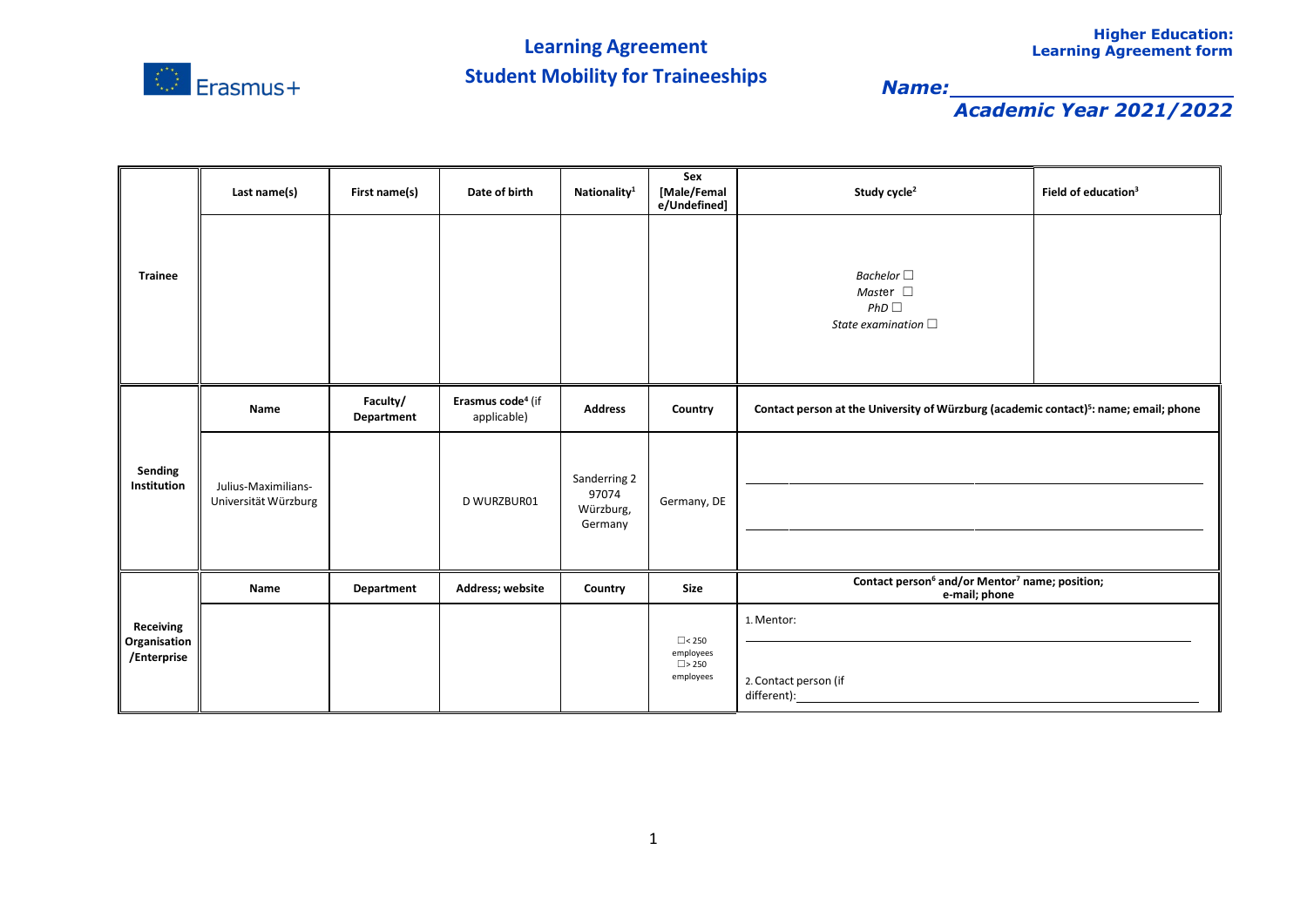

| Before the mobility (to be filled by the Receiving Organisation)                                             |                                                                                                                                                                                                                                               |  |  |  |  |
|--------------------------------------------------------------------------------------------------------------|-----------------------------------------------------------------------------------------------------------------------------------------------------------------------------------------------------------------------------------------------|--|--|--|--|
| Table A - Traineeship Programme at the Receiving Organisation/Enterprise                                     |                                                                                                                                                                                                                                               |  |  |  |  |
|                                                                                                              |                                                                                                                                                                                                                                               |  |  |  |  |
|                                                                                                              |                                                                                                                                                                                                                                               |  |  |  |  |
| Traineeship title:                                                                                           | Number of working hours per week:                                                                                                                                                                                                             |  |  |  |  |
|                                                                                                              | $\Box$ The traineeship is equivalent with a full time traineeship position.                                                                                                                                                                   |  |  |  |  |
| Detailed programme of the traineeship:                                                                       |                                                                                                                                                                                                                                               |  |  |  |  |
|                                                                                                              |                                                                                                                                                                                                                                               |  |  |  |  |
|                                                                                                              |                                                                                                                                                                                                                                               |  |  |  |  |
|                                                                                                              |                                                                                                                                                                                                                                               |  |  |  |  |
|                                                                                                              |                                                                                                                                                                                                                                               |  |  |  |  |
| Traineeship in digital skills <sup>8</sup> : Yes □ No □                                                      |                                                                                                                                                                                                                                               |  |  |  |  |
| Knowledge, skills and competences to be acquired by the end of the traineeship (expected Learning Outcomes): |                                                                                                                                                                                                                                               |  |  |  |  |
|                                                                                                              |                                                                                                                                                                                                                                               |  |  |  |  |
|                                                                                                              |                                                                                                                                                                                                                                               |  |  |  |  |
|                                                                                                              |                                                                                                                                                                                                                                               |  |  |  |  |
| Monitoring plan (e.g. regular/one-to-one meetings between mentor and the trainee, working plan):             |                                                                                                                                                                                                                                               |  |  |  |  |
|                                                                                                              |                                                                                                                                                                                                                                               |  |  |  |  |
|                                                                                                              |                                                                                                                                                                                                                                               |  |  |  |  |
| Evaluation plan (e.g. regular reports/forms about the trainee's work):                                       |                                                                                                                                                                                                                                               |  |  |  |  |
|                                                                                                              |                                                                                                                                                                                                                                               |  |  |  |  |
|                                                                                                              |                                                                                                                                                                                                                                               |  |  |  |  |
| The level of language competence <sup>9</sup> in                                                             | [indicate here the main language of work] that the trainee already has or agrees to acquire by the start of the mobility period is:<br>$A1 \square$ $A2 \square$ $B1 \square$ $B2 \square$ $C1 \square$ $C2 \square$ Native speaker $\square$ |  |  |  |  |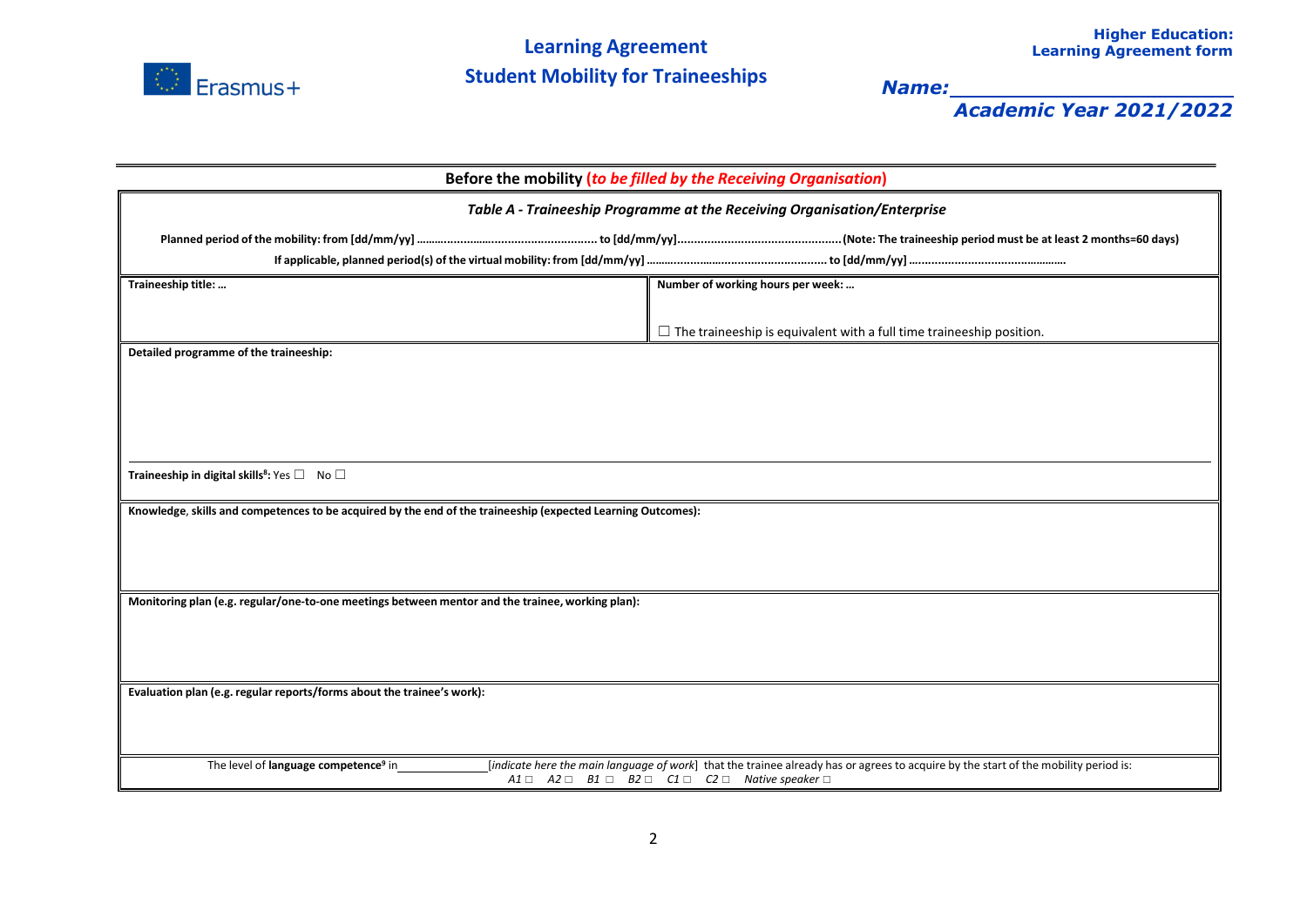

| Table B - Sending Institution (to be filled by the Sending Organisation)<br>Please use only <b>one</b> of the following three boxes: 10                                  |                                                                                                                                                                                            |  |  |  |  |  |  |  |
|--------------------------------------------------------------------------------------------------------------------------------------------------------------------------|--------------------------------------------------------------------------------------------------------------------------------------------------------------------------------------------|--|--|--|--|--|--|--|
| 1. The traineeship is embedded in the curriculum and upon satisfactory completion of the traineeship, the institution undertakes to:                                     |                                                                                                                                                                                            |  |  |  |  |  |  |  |
| Award ECTS credits (or equivalent) <sup>11</sup>                                                                                                                         | Give a grade based on: Traineeship certificate $\square$<br>Final report $\square$<br>Interview $\Box$                                                                                     |  |  |  |  |  |  |  |
| Record the traineeship in the trainee's Transcript of Records and Diploma Supplement (or equivalent).                                                                    |                                                                                                                                                                                            |  |  |  |  |  |  |  |
| Record the traineeship in the trainee's Europass Mobility Document: Yes $\Box$ No $\Box$                                                                                 |                                                                                                                                                                                            |  |  |  |  |  |  |  |
| <b>OR</b>                                                                                                                                                                |                                                                                                                                                                                            |  |  |  |  |  |  |  |
| 2. traineeship is <b>voluntary</b> and, upon satisfactory completion of the traineeship, the institution undertakes to:                                                  |                                                                                                                                                                                            |  |  |  |  |  |  |  |
| Award ECTS credits (or equivalent): Yes $\square$ No $\square$                                                                                                           | If yes, please indicate the number of credits:                                                                                                                                             |  |  |  |  |  |  |  |
| Give a grade: Yes $\square$ No $\square$                                                                                                                                 | If yes, please indicate if this will be based on: Traineeship certificate $\square$ Final report $\square$ Interview $\square$                                                             |  |  |  |  |  |  |  |
|                                                                                                                                                                          | Record the traineeship in the trainee's Transcript of Records: Yes $\square$ No $\square$                                                                                                  |  |  |  |  |  |  |  |
| Record the traineeship in the trainee's Diploma Supplement (or equivalent).                                                                                              |                                                                                                                                                                                            |  |  |  |  |  |  |  |
| Record the traineeship in the trainee's Europass Mobility Document: Yes $\square$ No $\square$                                                                           |                                                                                                                                                                                            |  |  |  |  |  |  |  |
| <b>OR</b><br>3. The traineeship is carried out by a recent graduate and, upon satisfactory completion of the traineeship, the institution undertakes to:                 |                                                                                                                                                                                            |  |  |  |  |  |  |  |
|                                                                                                                                                                          |                                                                                                                                                                                            |  |  |  |  |  |  |  |
| Award ECTS credits (or equivalent): Yes □ No ⊠                                                                                                                           | If yes, please indicate the number of credits:                                                                                                                                             |  |  |  |  |  |  |  |
| Record the traineeship in the trainee's Europass Mobility Document (highly recommended): Yes $\square$ No $\square$                                                      |                                                                                                                                                                                            |  |  |  |  |  |  |  |
| Accident insurance for the trainee                                                                                                                                       |                                                                                                                                                                                            |  |  |  |  |  |  |  |
| The Sending Institution will provide an accident insurance to the trainee (if<br>not provided by the Receiving Organisation/Enterprise):<br>Yes $\square$ No $\boxtimes$ | The accident insurance covers:<br>- accidents during travels made for work purposes: Yes $\Box$ No $\Box$<br>- accidents on the way to work and back from work: Yes $\square$ No $\square$ |  |  |  |  |  |  |  |
| The Sending Institution will provide a liability insurance to the trainee (if not provided by the Receiving Organisation/Enterprise): Yes $\Box$ No $\boxtimes$          |                                                                                                                                                                                            |  |  |  |  |  |  |  |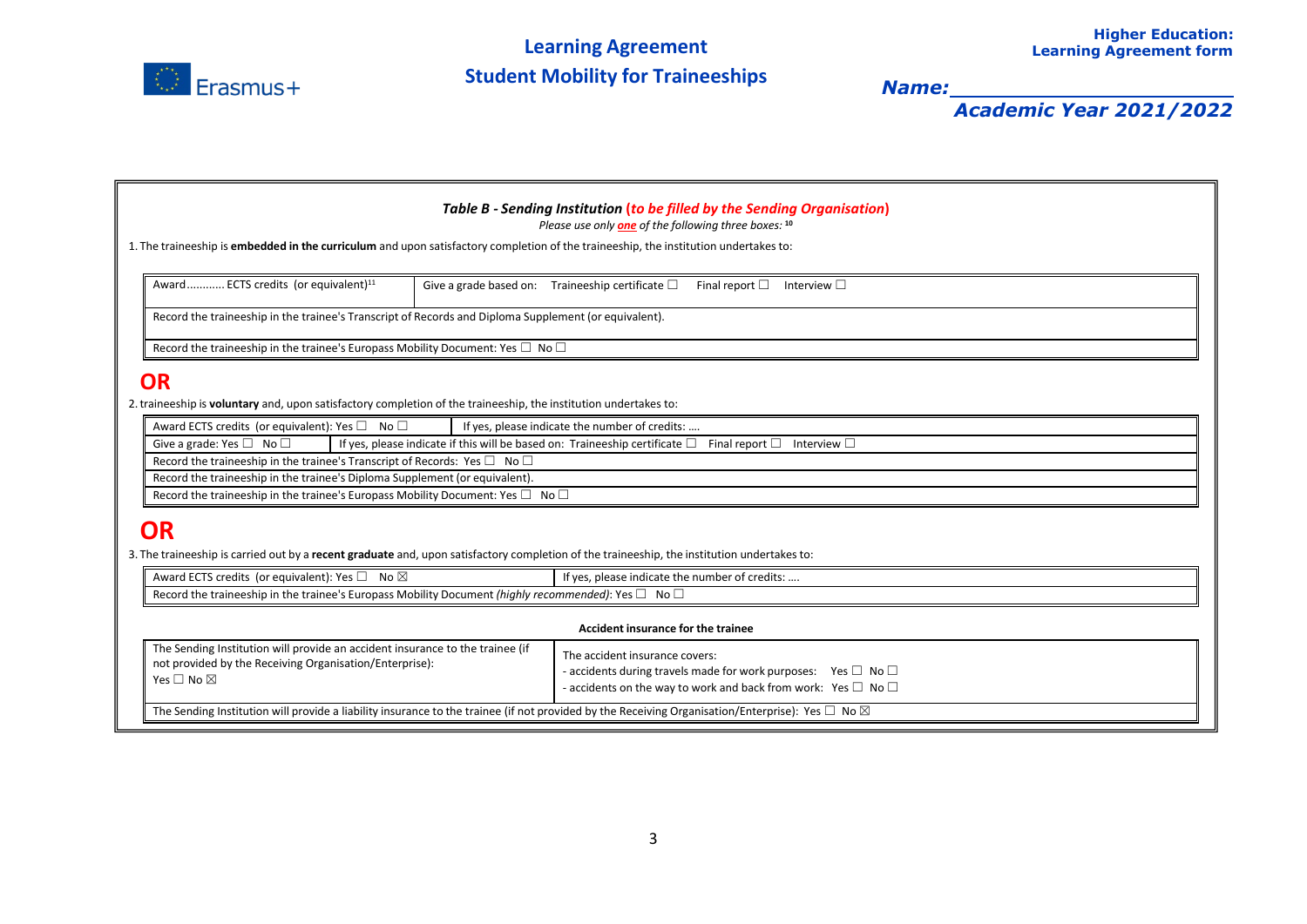

| Table C - Receiving Organisation/Enterprise (to be filled by the Receiving Organisation)                                                                                                                                                                                                                                                                                                                                                                                                                                                                                                                                                                                                                                                                 |                                                                                                                                                                |      |                                                                                                                                                                            |                 |      |                   |  |  |  |
|----------------------------------------------------------------------------------------------------------------------------------------------------------------------------------------------------------------------------------------------------------------------------------------------------------------------------------------------------------------------------------------------------------------------------------------------------------------------------------------------------------------------------------------------------------------------------------------------------------------------------------------------------------------------------------------------------------------------------------------------------------|----------------------------------------------------------------------------------------------------------------------------------------------------------------|------|----------------------------------------------------------------------------------------------------------------------------------------------------------------------------|-----------------|------|-------------------|--|--|--|
|                                                                                                                                                                                                                                                                                                                                                                                                                                                                                                                                                                                                                                                                                                                                                          | If yes, amount (EUR/month):<br>The Receiving Organisation/Enterprise will provide financial support to the trainee for the traineeship: Yes $\Box$ No $\Box$   |      |                                                                                                                                                                            |                 |      |                   |  |  |  |
|                                                                                                                                                                                                                                                                                                                                                                                                                                                                                                                                                                                                                                                                                                                                                          | The Receiving Organisation/Enterprise will provide a contribution in kind to the trainee for the traineeship: Yes $\Box$ No $\Box$<br>If yes, please specify:  |      |                                                                                                                                                                            |                 |      |                   |  |  |  |
| The Receiving Organisation/Enterprise will provide an accident insurance to the trainee<br>(if not provided by the Sending Institution): Yes $\Box$ No $\Box$                                                                                                                                                                                                                                                                                                                                                                                                                                                                                                                                                                                            |                                                                                                                                                                |      | The accident insurance covers:<br>- accidents during travels made for work purposes: Yes $\Box$ No $\Box$ - accidents on the way to work and back<br>from work: Yes □ No □ |                 |      |                   |  |  |  |
|                                                                                                                                                                                                                                                                                                                                                                                                                                                                                                                                                                                                                                                                                                                                                          | The Receiving Organisation/Enterprise will provide a liability insurance to the trainee (if not provided by the Sending Institution):<br>Yes $\Box$ No $\Box$  |      |                                                                                                                                                                            |                 |      |                   |  |  |  |
|                                                                                                                                                                                                                                                                                                                                                                                                                                                                                                                                                                                                                                                                                                                                                          | The Receiving Organisation/Enterprise will provide appropriate support and equipment to the trainee.                                                           |      |                                                                                                                                                                            |                 |      |                   |  |  |  |
|                                                                                                                                                                                                                                                                                                                                                                                                                                                                                                                                                                                                                                                                                                                                                          | Upon completion of the traineeship, the Organisation/Enterprise undertakes to issue a Traineeship Certificate within 5 weeks after the end of the traineeship. |      |                                                                                                                                                                            |                 |      |                   |  |  |  |
| By signing this document, the trainee, the Sending Institution and the Receiving Organisation/Enterprise confirm that they approve the Learning Agreement and that they will comply with all the arrangements<br>agreed by all parties. The trainee and Receiving Organisation/Enterprise will communicate to the Sending Institution any problem or changes regarding the traineeship period. The Sending Institution and the trainee<br>should also commit to what is set out in the Erasmus+ grant agreement. The institution undertakes to respect all the principles of the Erasmus Charter for Higher Education relating to traineeships (or the principles<br>agreed in the partnership agreement for institutions located in Partner Countries). |                                                                                                                                                                |      |                                                                                                                                                                            |                 |      |                   |  |  |  |
| Commitment                                                                                                                                                                                                                                                                                                                                                                                                                                                                                                                                                                                                                                                                                                                                               |                                                                                                                                                                | Name | <b>Email</b>                                                                                                                                                               | <b>Position</b> | Date | Signature + Stamp |  |  |  |
| Trainee                                                                                                                                                                                                                                                                                                                                                                                                                                                                                                                                                                                                                                                                                                                                                  |                                                                                                                                                                |      |                                                                                                                                                                            | <b>Trainee</b>  |      |                   |  |  |  |
|                                                                                                                                                                                                                                                                                                                                                                                                                                                                                                                                                                                                                                                                                                                                                          |                                                                                                                                                                |      |                                                                                                                                                                            |                 |      |                   |  |  |  |
|                                                                                                                                                                                                                                                                                                                                                                                                                                                                                                                                                                                                                                                                                                                                                          | Responsible person <sup>12</sup> at the Sending Institution                                                                                                    |      |                                                                                                                                                                            |                 |      |                   |  |  |  |
|                                                                                                                                                                                                                                                                                                                                                                                                                                                                                                                                                                                                                                                                                                                                                          |                                                                                                                                                                |      |                                                                                                                                                                            |                 |      |                   |  |  |  |
|                                                                                                                                                                                                                                                                                                                                                                                                                                                                                                                                                                                                                                                                                                                                                          | Supervisor <sup>13</sup> at the Receiving Organisation                                                                                                         |      |                                                                                                                                                                            |                 |      |                   |  |  |  |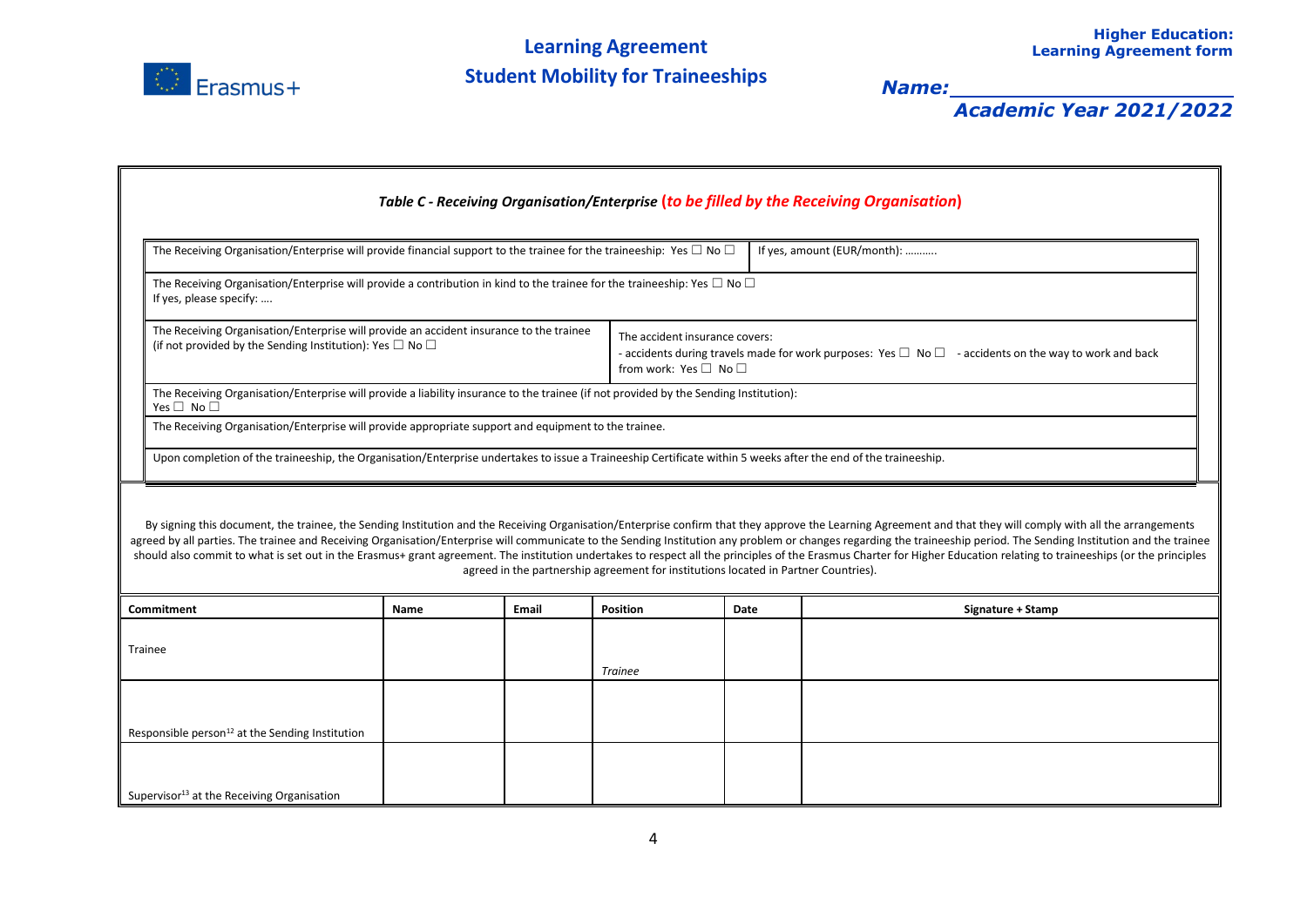

<sup>10</sup> **There are three different provisions for traineeships**:

- 1. Traineeships embedded in the curriculum (counting towards the degree);
- 2. Voluntary traineeships (not obligatory for the degree);
- 3. Traineeships for recent graduates.

<sup>11</sup> **ECTS credits or equivalent**: in countries where the "ECTS" system it is not in place, in particular for institutions located in Partner Countries not participating in the Bologna process, "ECTS" needs to be replaced in all tables by the name of the equivalent system that is used and a web link to an explanation to the system should be added.

<sup>1</sup>**Nationality:** Country to which the person belongs administratively and that issues the ID card and/or passport.

<sup>&</sup>lt;sup>2</sup> Study cycle: Short cycle (EQF level 5) / Bachelor or equivalent first cycle (EQF level 6) / Master or equivalent second cycle (EQF level 7) / Doctorate or equivalent third cycle (EQF level 8).

<sup>&</sup>lt;sup>3</sup> Field of education: The [ISCED-F 2013](http://ec.europa.eu/education/tools/isced-f_en.htm) search tool available at [http://ec.europa.eu/education/tools/isced-f\\_en.htm](http://ec.europa.eu/education/tools/isced-f_en.htm) should be used to find the ISCED 2013 detailed field of education and training that is closest to the subject of the degree to be awarded to the trainee by the sending institution.

<sup>4</sup> **Erasmus code**: a unique identifier that every higher education institution that has been awarded with the Erasmus Charter for Higher Education (ECHE) receives. It is only applicable to higher education institutions located in Programme Countries.

<sup>5</sup> **Contact person at the sending institution**: a person who provides a link for administrative information and who, depending on the structure of the higher education institution, may be the departmental coordinator or will work at the international relations office or equivalent body within the institution. **In Würzburg**: Erasmus [departmental](https://www.uni-wuerzburg.de/international/studieren-im-ausland/erasmus-studium/beratungsstellen-der-fachbereiche/) coordinator or (if applicable) the internship coordinator at faculty level.

<sup>6</sup> **Contact person at the Receiving Organisation**: a person who can provide administrative information within the framework of Erasmus+ traineeships.

<sup>7</sup> **Mentor**: the role of the mentor is to provide support, encouragement and information to the trainee on the life and experience relative to the enterprise (culture of the enterprise, informal codes and conducts, etc.). Normally, the mentor should be a different person than the supervisor.

<sup>&</sup>lt;sup>8</sup> Traineeship in digital skills: any traineeship where trainees receive training and practice in at least one or more of the following activities: digital marketing (e.g. social media management, web analytics); digital graphical, mechanical or architectural design; development of apps, software, scripts, or websites; installation, maintenance and management of IT systems and networks; cybersecurity; data analytics, mining and visualisation; programming and training of robots and artificial intelligence applications. Generic customer support, order fulfilment, data entry or office tasks are not considered in this category.

<sup>9</sup> **Level of language competence:** a description of the European Language Levels (CEFR) is available at: [https://europass.cedefop.europa.eu/en/resources/european](https://europass.cedefop.europa.eu/en/resources/european-language-levels-cefr)[language-levels-cefr](https://europass.cedefop.europa.eu/en/resources/european-language-levels-cefr)